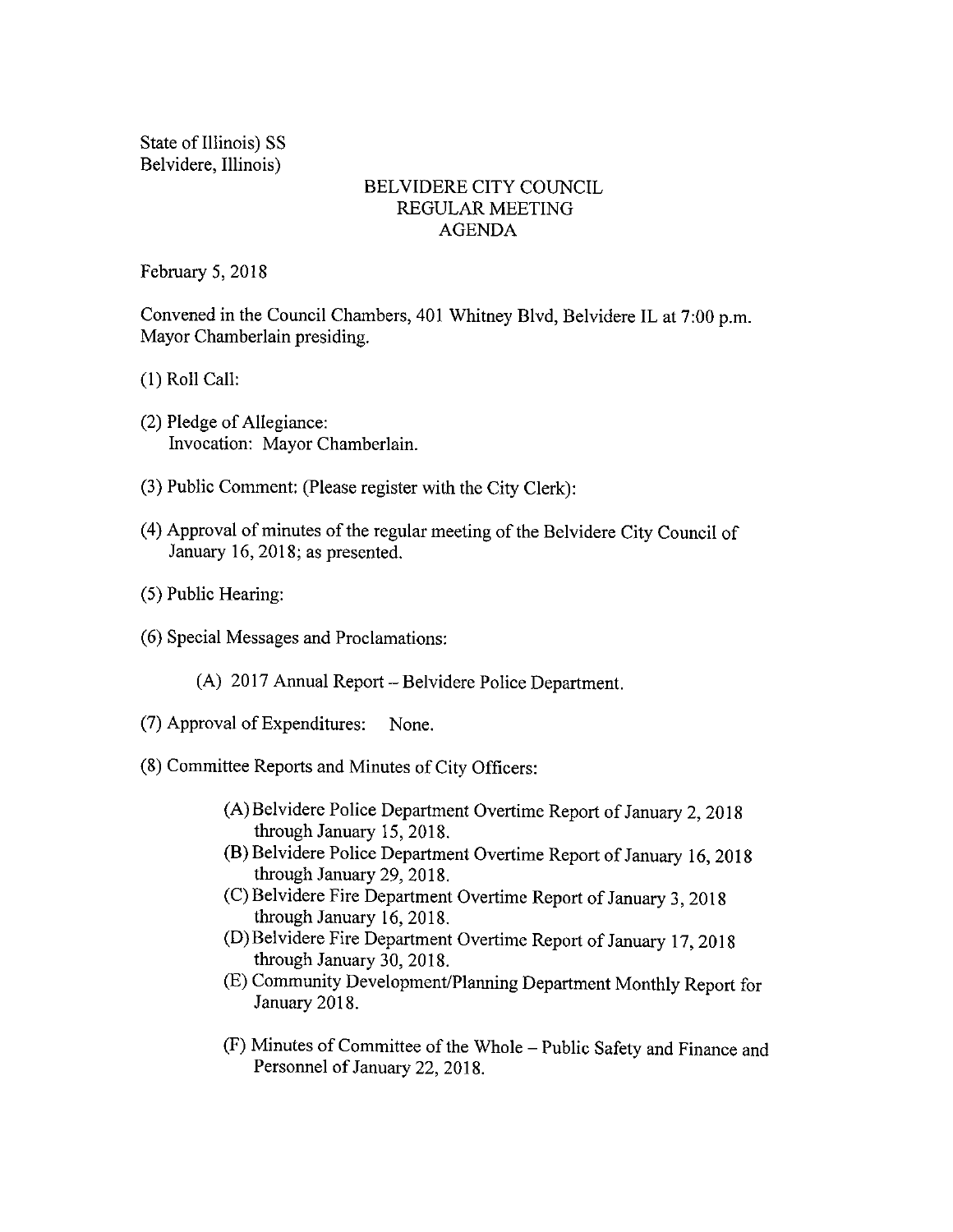9) Unfinished Business:

A) Ord.  $\#386H - 2^{nd}$  Reading: An Ordinance Granting a Special Use to Allow Outdoor Display ( Car Sale Lot) within the GB, General Business District 1554- 1570 North State Street).

10) New Business:

Motions forwarded from Committee of the Whole— Public Safety and Finance and Personnel of January 22, 2018. Public Safety Motion—Chairman Crawford:

(A) Motion to approve the expense of \$8,773.25 from Capital Funds for the purchase and installation of mobile radio, antenna and gang charger on new engine and installing gang charger on Engine 102.

Finance and Personnel Motions—Chairman Ratcliffe:

- A) Motion to approve the appointment of DC Woody to Police Chief effective March 1, 2018.
- B) Motion to approve the appointment of Clayton Stevens to City- County Coordinating Committee.
- C) Motion to approve the appointment of Thomas Ratcliffe to serve on Police Pension Board.
- 11) Other:
	- A) Well 47 Chemical Treatment.
- 12) Adjournment: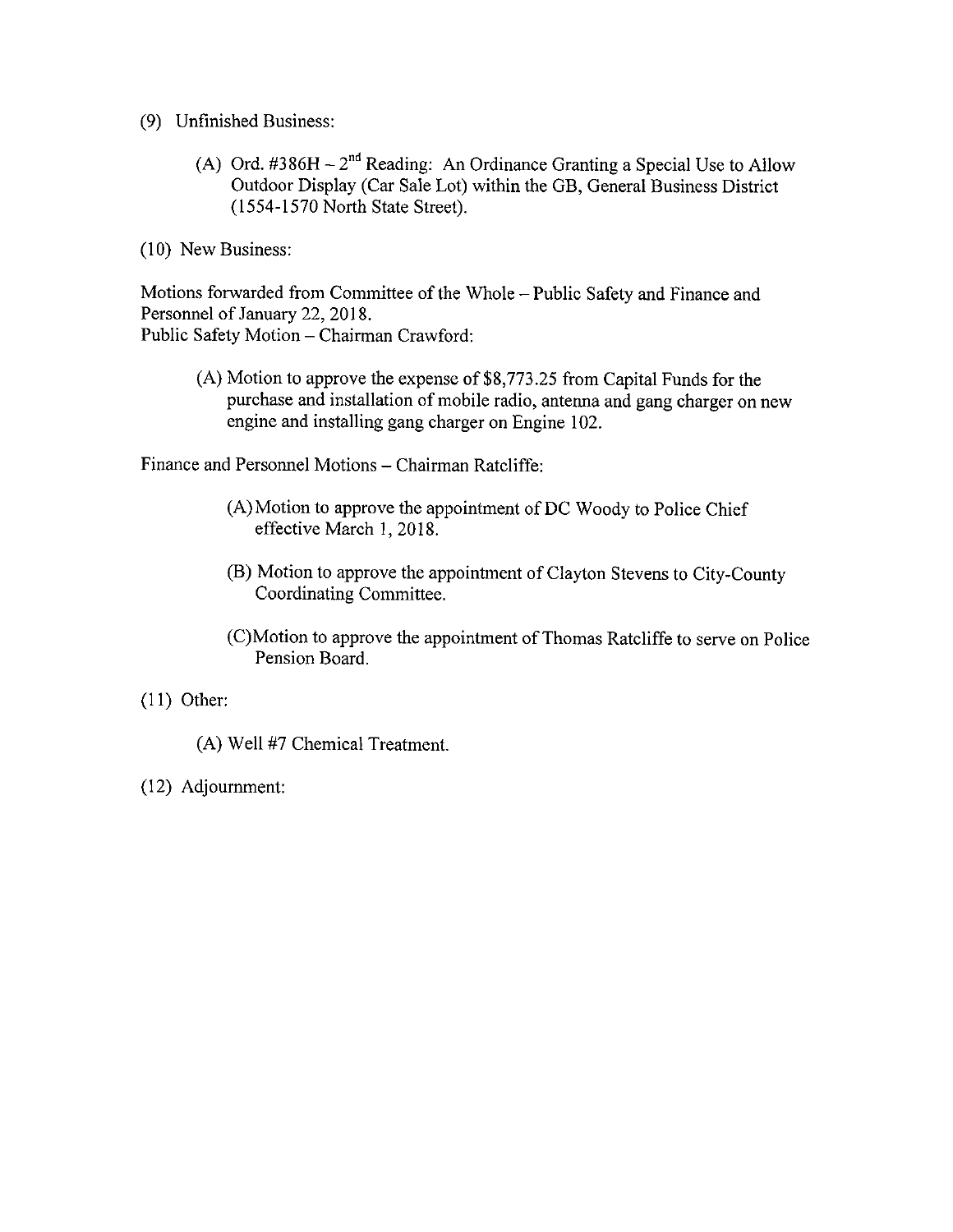State of Illinois SS Belvidere, Illinois

## Belvidere City Council Regular Session **Minutes**

Date: January 16, 2018

Convened in the Belvidere City Council Chambers, 401 Whitney Blvd, Belvidere Illinois at 7 p.m.

Mayor Chamberlain presiding:

1) Roll Call: Present: M. Borowicz, R. Brooks, G. Crawford, W. Frank, M. Freeman, T. Porter, M. Sanderson, D. Snow and C. Stevens. Absent: T. Ratcliffe.

Other staff members in attendance:

Finance Director Becky Tobin, Building Director Lesa Morelock, Public Works Director Brent Anderson, Community Development Planner Gina DelRose, DC Woody, City Attorney Drella and City Clerk Arco.

- 2) Pledge of Allegiance: Invocation: Mayor Chamberlain:
- 3) Public Comment:
- 4) Approval of Minutes:
	- A) Approval of minutes of the regular meeting of the Belvidere City Council of January 2, 2018; as presented.

Motion by Ald. Crawford,  $2^{\text{nd}}$  by Ald. Borowicz to approve the minutes of the regular meeting of the Belvidere City Council of January 2, 2018. Roll Call Vote: 9/0 in favor. Ayes: Borowicz, Brooks, Crawford, Frank, Freeman, Porter, Sanderson, Snow and Stevens. Nays: None. Motion carried.

- 5) Public Hearing: None.
- 6) Special Messages and Proclamations:
	- A) Mayor Chamberlain announced that DC Woody would be appointed Police Chief as of March 1, 2018.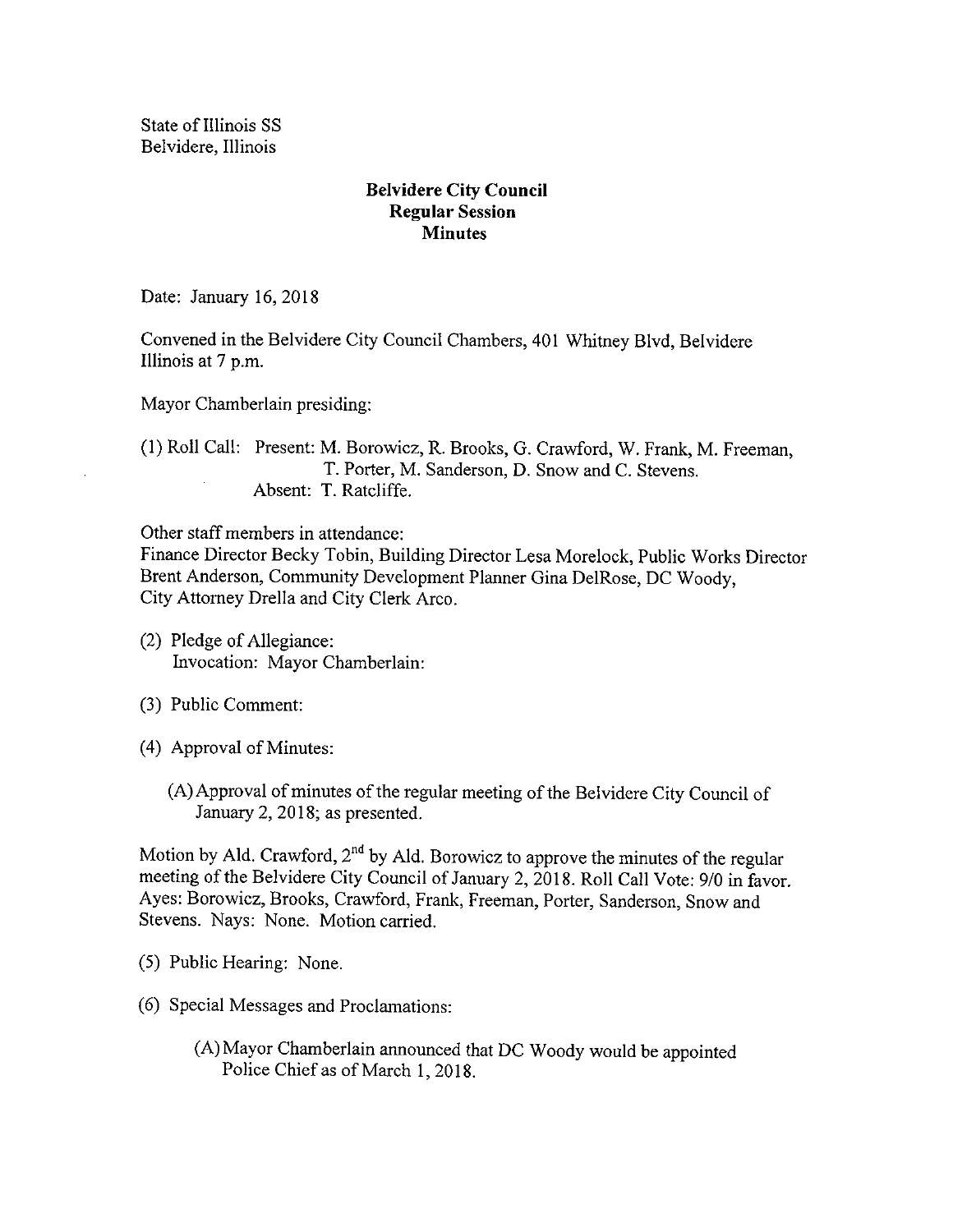B) Nicholas Kalogeresis of the Lakota Group presented the City of Belvidere 10- year Historic Preservation Plan.

(7) Approval of Expenditures: General  $&$  Special Fund Expenditures: \$1,178,085.53 Water & Sewer Fund Expenditures: \$ 537,495.84

Motion by Ald. Sanderson, 2<sup>nd</sup> by Ald. Borowicz to approve the General & Special Fund Expenditures in the amount of \$1,178,085.53. Roll Call Vote: 9/0 in favor. Ayes: Brooks, Crawford, Frank, Freeman, Porter, Sanderson, Snow, Stevens and Borowicz. Nays: None. Motion carried.

Motion by Ald. Brooks,  $2^{\text{nd}}$  by Ald. Crawford to approve the Water  $\&$  Sewer Fund Expenditures in the amount of \$537,495.84. Roll Call Vote: 9/0 in favor. Ayes: Crawford, Frank, Freeman, Porter, Sanderson, Snow, Stevens, Borowicz and Brooks. Nays: None. Motion carried.

- 8) Committee Reports & Minutes of City Officers:
	- A) Belvidere Police Department Overtime Report of December 19, 2017 through January 1, 2018.
	- B) Belvidere Fire Department Overtime Reports of December 20, 2017 through January 2, 2018.
	- C) Minutes of City- County Coordinating Committee of December 13, 2017.
	- D) Minutes of Planning and Zoning Commission of January 9, 2018.
	- E) Monthly Report of Community Development/ Planning for December 2017.
	- F) Monthly Treasurer' <sup>s</sup> Report for December 2017.
	- G) Monthly General Fund Report for December 2017.
	- (H) Monthly Water/Sewer Fund Report for December 2017.
	- I) Monthly Building Department Revenues for December 2017.
	- J) Yearly Building Department Revenues for 2017.

Let the record show these minutes and reports were placed on file.

K) Minutes of Committee of the Whole— Building, Planning and Zoning and Public Works of January 8, 2018.

Motion by Ald. Crawford,  $2<sup>nd</sup>$  by Ald. Borowicz to approve the minutes of Committee of the Whole— Building, Planning and Zoning and Public Works of January 8, 2018. Roll Call Vote: 9/0 in favor. Ayes: Frank, Freeman, Porter, Sanderson, Snow, Stevens, Borowicz, Brooks and Crawford. Nays: None. Motion carried.

9) Unfinished Business: None.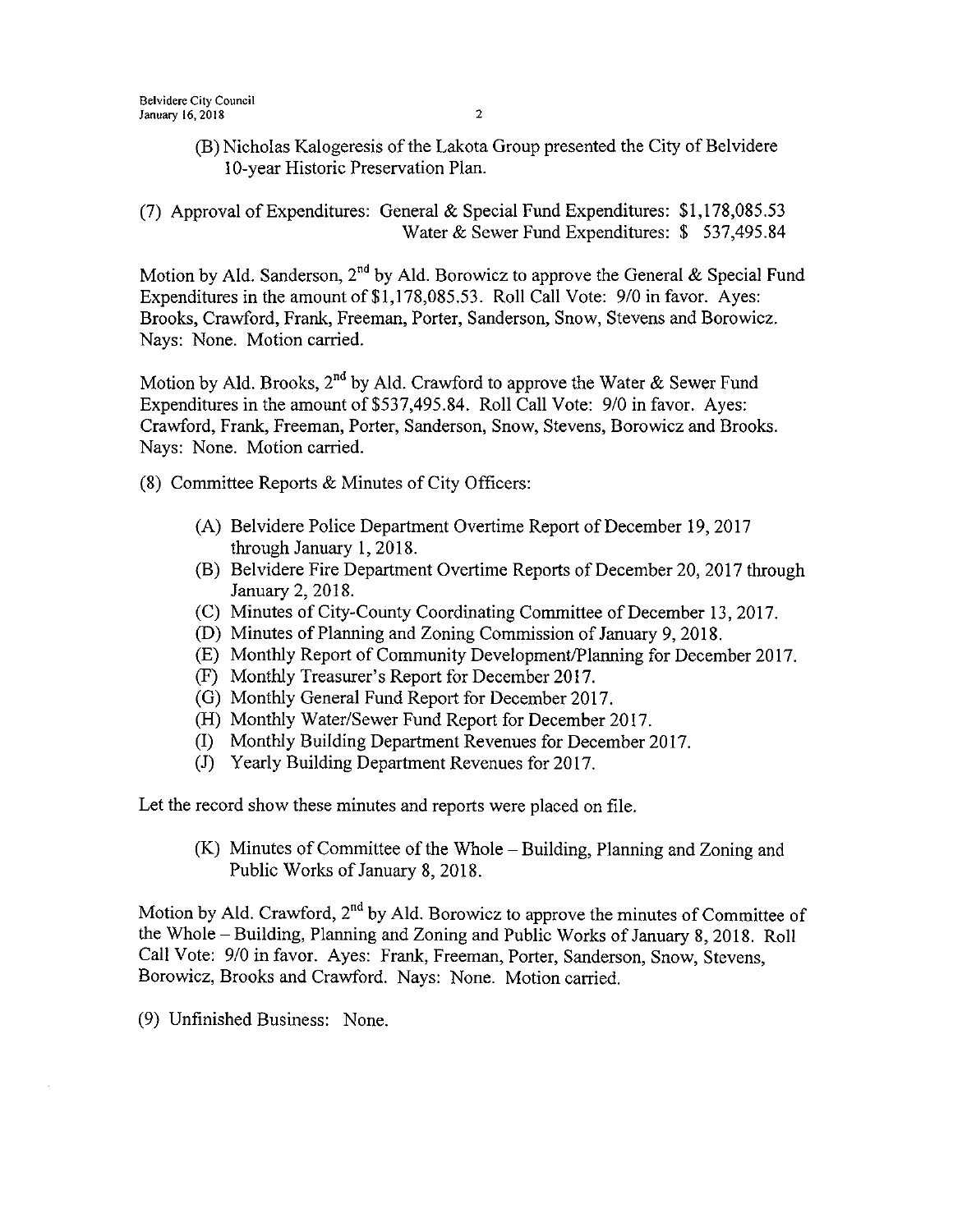10) New Business:

A) Ord. #386H - 1<sup>st</sup> Reading: An Ordinance Granting a Special Use to Allow Outdoor Display ( Car Sale Lot) within the GB, General Business District 1554- 1570 North State Street.

Let the record show Ord. #368H was placed on file for first reading.

(B) Res. #2068-2018: A Resolution Releasing Certain Executive Session Minutes Pursuant to 5 ILCS 120/1 Et. Seq.

Motion by Ald. Crawford, 2<sup>nd</sup> by Ald. Sanderson to adopt Res. #2068-2018. Roll Cal Vote: 9/0 in favor. Ayes: Freeman, Porter, Sanderson, Snow, Stevens, Borowicz, Brooks, Crawford and Frank. Nays: None. Motion carried.

Motions forwarded from City-County Coordinating Committee of December 13, 2017.

- A) Motion to pursue looking into solar use at the landfill. Aye voice vote carried. Motion carried.
- $(B)$  Motion to approve invoice #259559 in the amount of \$10,955.68 to TRC with a 50/50 split between the City and County. Roll Call Vote: 9/0 in favor. Ayes: Porter, Sanderson, Snow, Stevens, Borowicz, Brooks, Crawford, Frank and Freeman. Nays: None. Motion carried.
- $(C)$  Motion to approve invoice #263236 in the amount of \$2,943.92 to TRC with a 50/50 split between the City and County. Roll Call Vote: 9/0 in favor. Ayes: Sanderson, Snow, Stevens, Borowicz, Brooks, Crawford, Frank, Freeman and Porter. Nays: None. Motion carried.
- $(D)$  Motion to approve invoice #15562 in the amount of \$245 to Nijman Franzetti LLP with a  $50/50$  split between the City and County. Roll Call Vote:  $9/0$  in favor. Ayes: Snow, Stevens, Borowicz, Brooks, Crawford, Frank, Freeman, Porter and Sanderson. Nays: None. Motion carried.
- E) Motion to approve the annual agreement with TRC excluding task 9 in the amount of \$31,700 with a 50/50 split between the City and County. Roll Call Vote: 9/0 in favor. Ayes: Stevens, Borowicz, Brooks, Crawford, Frank, Freeman, Porter, Sanderson and Snow. Nays: None. Motion carried.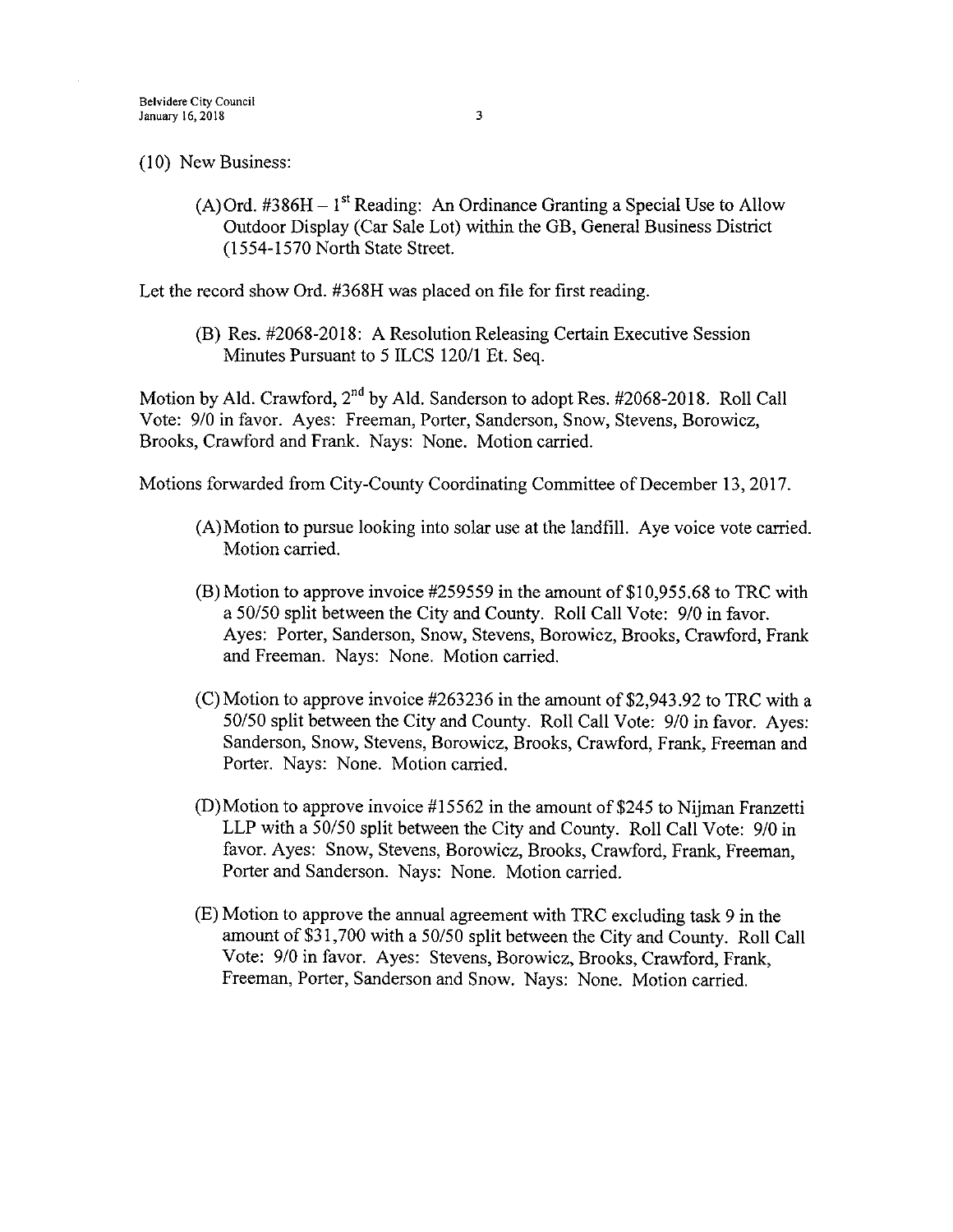Motions forwarded from Committee of the Whole— Building, Planning and Zoning and Public Works of January 8, 2018.

- A) Motion to approve the extension of the Special Use for 600 Logan Avenue until September 30, 2018. Roll Call Vote: 9/0 in favor. Ayes: Borowicz, Brooks, Crawford, Frank, Freeman, Porter, Sanderson, Snow and Stevens. Nays: None. Motion carried.
- B) Motion to approve executing the Debt Collection Agreement with Credit Collection Partners. Roll Call Vote: 9/0 in favor. Ayes: Brooks, Crawford, Frank, Freeman, Porter, Sanderson, Snow, Stevens and Borowicz. Nays: None. Motion carried.

11) Adjournment:

Motion by Ald. Crawford,  $2<sup>nd</sup>$  by Ald. Brooks to adjourn the meeting at 7:40 p.m. Aye voice vote carried. Motion carried.

Mayor

Attest: City Clerk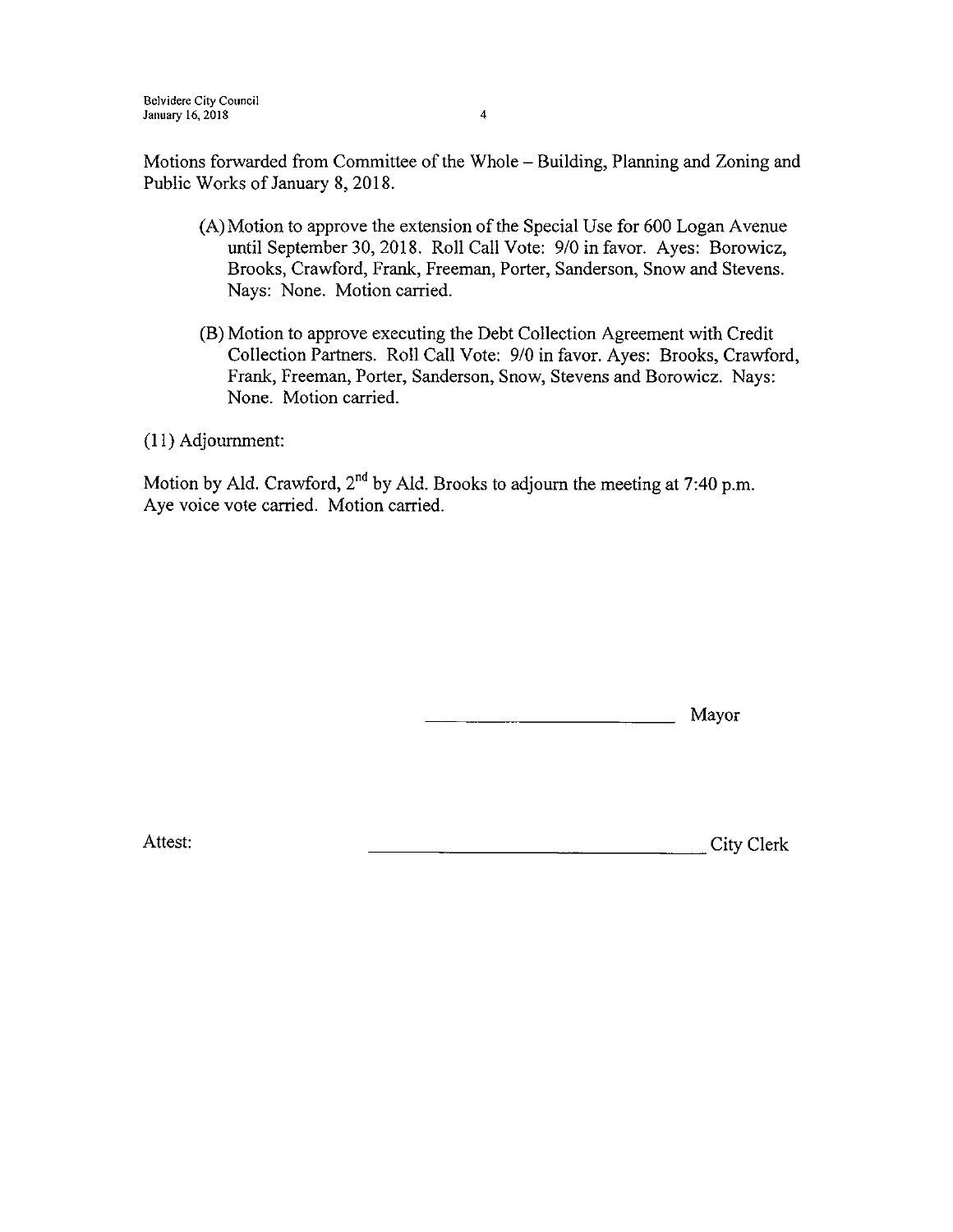# Belvidere Police Department Payroll Report

Dept: 1790 1/16/2018

 $\mathcal{L}$ 

For Overtime Incurred between 1/2/18 and 1/15/18

| <b>Last Name:</b> | <b>Employee ID:</b> | <b>Total Hours:</b>     | <b>Total Overtime Pay:</b> |
|-------------------|---------------------|-------------------------|----------------------------|
| Ball              | 00739               | 17.5                    | \$955.50                   |
| <b>Bell</b>       | 00813               | 22                      | \$1,201.20                 |
| Berillo           | 00941               | $\overline{2}$          | \$89.22                    |
| <b>Bird</b>       | 00793               | 31.5                    | \$1,719.90                 |
| Danielak          | 00996               | 2.5                     | \$89.85                    |
| Delavan           | 00848               | 31                      | \$1,568.45                 |
| Derry             | 00816               | 48.25                   | \$2,634.45                 |
| <b>Kirk</b>       | 00888               | 9                       | \$440.44                   |
| Kozlowski         | 00846               | 32                      | \$1,619.04                 |
| Lane              | 00949               | 5                       | \$206.25                   |
| <b>Mears</b>      | 10050               | $\overline{2}$          | \$71.88                    |
| Parker, B         | 00686               | 25                      | \$1,365.00                 |
| Polnow            | 00886               | 38.25                   | \$1,935.26                 |
| Reese             | 00979               | $\overline{\mathbf{c}}$ | \$80.31                    |
| Smaha             | 00659               | 38.5                    | \$2,354.47                 |
| Washburn          | 00784               | 7                       | \$428.09                   |
| Zapf              | 00934               | 1.5                     | \$66.92                    |
| Totals:           |                     | 315                     | \$16,826.21                |

hane Woody

Deputy Chief of Police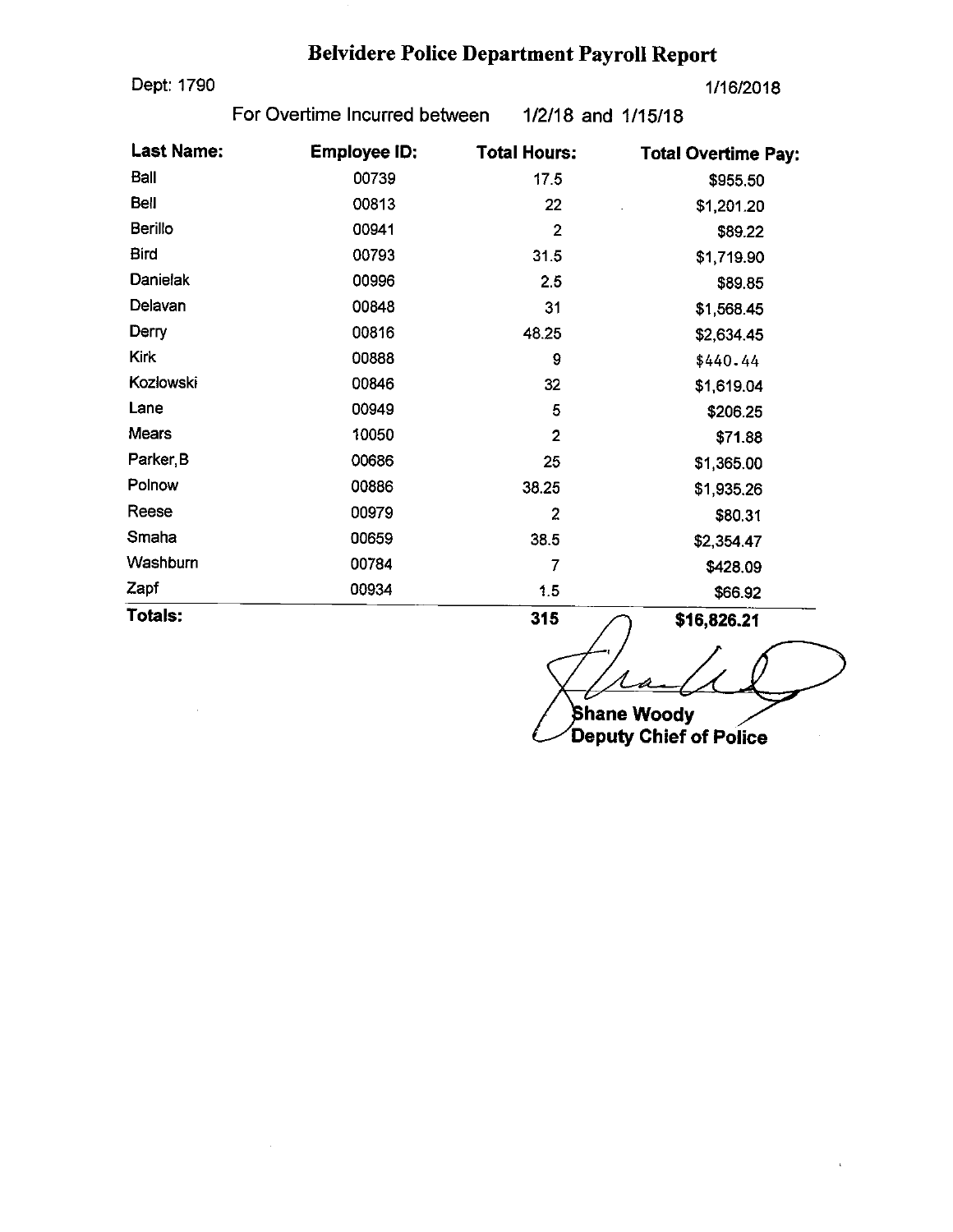# Belvidere Police Department Payroll Report

Dept: 1790 1/30/2018

 $\ddot{\phantom{a}}$ 

For Overtime Incurred between 1/16/18 and 1/29/18

| <b>Last Name:</b><br><b>Employee ID:</b> |       | <b>Total Hours:</b>     | <b>Total Overtime Pay:</b> |
|------------------------------------------|-------|-------------------------|----------------------------|
| Ball                                     | 00739 | 8                       | \$436.80                   |
| Bell                                     | 00813 | 16.5                    | \$900.90                   |
| <b>Berillo</b>                           | 00941 | 8                       | \$356.88                   |
| <b>Bird</b>                              | 00793 | 6                       | \$327.60                   |
| Danielak                                 | 00996 | 0.5                     | \$17.97                    |
| Delavan                                  | 00848 | 17.5                    | \$885.41                   |
| Derry                                    | 00816 | 9                       | \$491.40                   |
| Jones                                    | 00772 | 6                       | \$327.60                   |
| Kaplan                                   | 00858 | $\boldsymbol{2}$        | \$101.19                   |
| Kirk                                     | 00888 | 2                       | \$101.19                   |
| Korn                                     | 00989 | 6                       | \$240.93                   |
| Kozlowski                                | 00846 | 8                       | \$404.76                   |
| Lane                                     | 00949 | 6                       | \$247.50                   |
| Parker <sub>,B</sub>                     | 00686 | $\overline{\mathbf{z}}$ | \$109.20                   |
| Polnow                                   | 00886 | 9                       | \$455.36                   |
| Reese                                    | 00979 | 5                       | \$200.78                   |
| Smaha                                    | 00659 | 13                      | \$795.02                   |
| Zapf                                     | 00934 | 6                       | \$267.66                   |
| Totals:                                  |       | 130.5                   | \$6,668.14                 |

 $\mathbf 3$ <u>ما</u>

Jan<sup>j</sup>W. Noble Chief of Police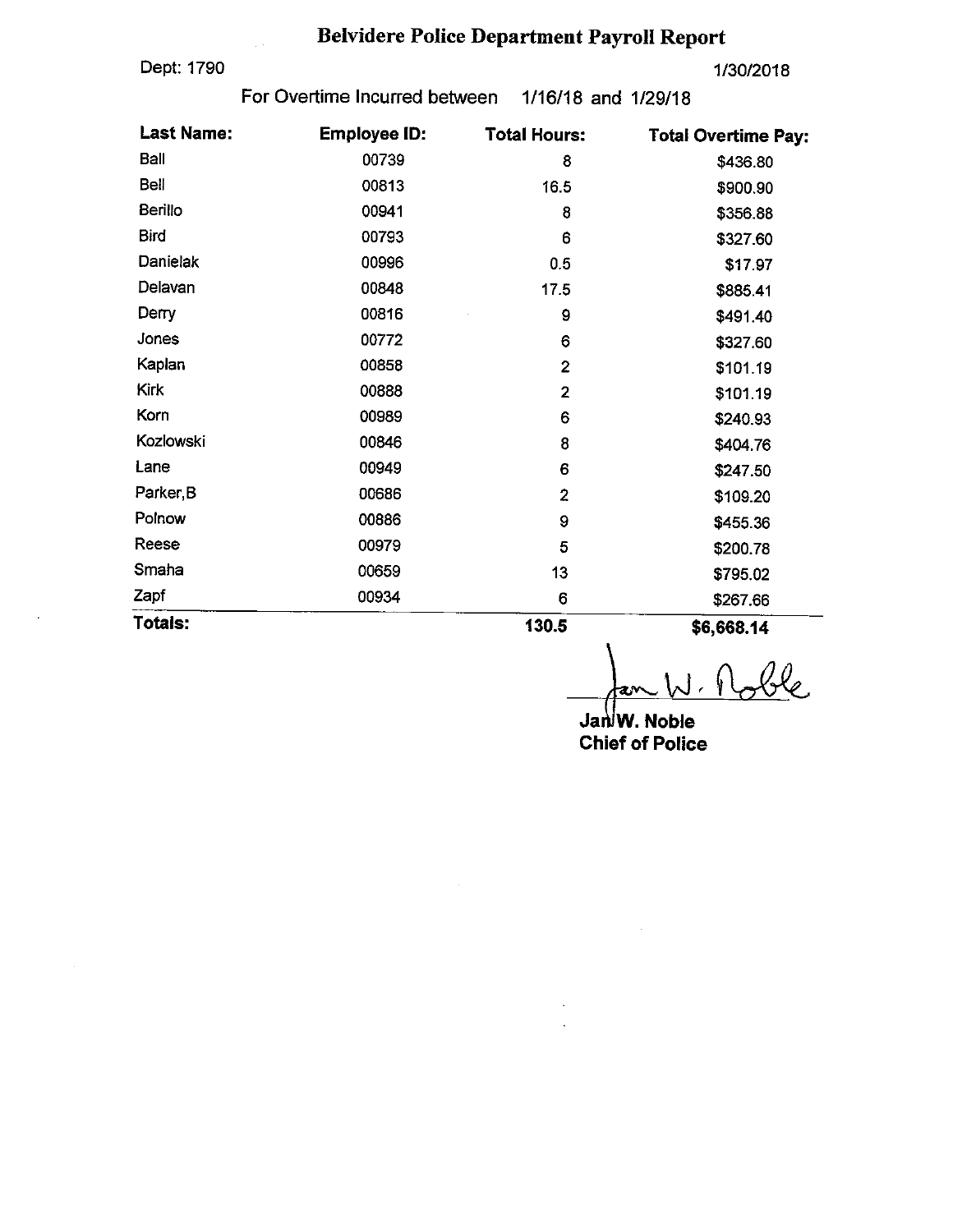#### BELVIDERE FIRE DEPT

 $\sim$ 

#### Overtime Report

## Date Between { 01/ 03/ 2018} And { 01/ 16/ 2018 }

| Date  |                        | Time | Incident                       |      | Pay Type Activity Type                                                                                            | Hours Wkd | Hrs Paid | Pay              |
|-------|------------------------|------|--------------------------------|------|-------------------------------------------------------------------------------------------------------------------|-----------|----------|------------------|
|       | 00866 Beck, Mark E     |      |                                |      |                                                                                                                   |           |          |                  |
|       | 01/03/2018 06:30       |      |                                | OТ   | CPRI C.P.R. Instruction                                                                                           | 2.50      | 2.50     | 95.02            |
|       | 01/03/2018 09:00       |      |                                | CT   | IN Inspection Bureau                                                                                              | 4.00      | 4.00     | 152.04           |
|       | 01/05/2018 07:00       |      |                                | OT.  | IN Inspection Bureau                                                                                              | 7.00      | 7.00     | 266.07           |
|       | 01/11/2018 10:00       |      |                                | ΰT   | CPRI C.P.R. Instruction                                                                                           | 2.00      | 2,00     | 76.02            |
|       | 01/15/2018 17:30       |      |                                | OT.  | CPRI C.P.R. Instruction                                                                                           | 2.00      | 2.00     | 76.02            |
|       |                        |      |                                |      | Staff Member Totals:                                                                                              | 17.50     | 17.50    | 665.17           |
|       | 00809 Drall, Dan C     |      |                                |      |                                                                                                                   |           |          |                  |
|       | 01/10/2018 17:30       |      |                                | OT.  | TRTM TEMS Training                                                                                                | 3.50      | 3.50     | 131.70           |
|       |                        |      |                                |      | Staff Member Totals:                                                                                              | 3.50      | 3.50     | 131.70           |
|       |                        |      | 00966 Ellwanger, Adam A        |      |                                                                                                                   |           |          |                  |
|       | 01/03/2018 07:30       |      |                                | OT.  | TREP Initial Paramedic                                                                                            | 10.00     | 2.00     | 58.32            |
|       |                        |      | 01/04/2018 13:00 18-0000037 OT |      | GRM General Recall Due to                                                                                         | 2.00      | 2.00     | 58.32            |
|       | 01/09/2018 07:30       |      |                                | OT.  | TREP Initial Paramedic                                                                                            | 9.75      | 9.75     | 284.31           |
|       | 01/15/2018 07:30       |      |                                | OT - | TREP Initial Paramedic                                                                                            | 10.50     | 2.50     | 72.90            |
|       |                        |      |                                |      | Staff Member Totals:                                                                                              | 32.25     | 16.25    | 473.85           |
|       |                        |      | 00640 Harbison, Brian A        |      |                                                                                                                   |           |          |                  |
|       | 01/04/2018 10:00       |      |                                | CT.  | MEM Mabas Div. 8 Meeting                                                                                          | 2.00      | 2,00     | 91.22            |
|       |                        |      |                                |      | Staff Member Totals:                                                                                              | 2.00      | 2.00     | 91.22            |
|       |                        |      | 00971 Heiser, Bradley Donald   |      |                                                                                                                   |           |          |                  |
|       | 01/10/2018 17:30       |      |                                | OT.  | TRTM TEMS Training                                                                                                | 3.00      | 3.00     | 87.48            |
|       |                        |      |                                |      | Staff Member Totals:                                                                                              | 3.00      | 3.00     | 87.48            |
|       | 00852 Schadle, Shawn W |      |                                |      |                                                                                                                   |           |          |                  |
|       |                        |      | 01/04/2018 13:00 18-0000037 0T |      | GRM General Recall Due to                                                                                         | 3.00      | 3.00     | 131.13           |
|       | 01/11/2018 07:00       |      |                                | ОT   | SCM Shift Coverage for                                                                                            | 24.00     | 24.00    | 1049.04          |
|       | $01/12/2018$ 13:45     |      |                                | OT   | ADD Administrative Duties                                                                                         | 2.00      | 2.00     | 87.42            |
|       |                        |      |                                |      | Staff Member Totals:                                                                                              | 29.00     | 29.00    | 1267.59          |
| 00969 |                        |      | Tangye, Travis N               |      |                                                                                                                   |           |          |                  |
|       | 01/05/2018 07:00       |      |                                | OТ   | IN Inspection Bureau                                                                                              | 7.00      | 7.00     | 204.12           |
|       | 01/10/2018 11:00       |      |                                | OT.  | TRE EMS Training                                                                                                  | 1.50      | 2.00     | 58.32            |
|       | 01/11/2018 10:00       |      |                                | ОT   | TRE EMS Training                                                                                                  | 2.00      | 2.00     | 58.32            |
|       | 01/16/2018 07:15       |      |                                | OT.  | IN Inspection Bureau 2.50                                                                                         |           | 2.50     | 72.90            |
|       |                        |      |                                |      | Staff Member Totals:                                                                                              | 13.00     | 13.50    | 393.66           |
|       | 00556 Wilcox, Craig A  |      |                                |      |                                                                                                                   |           |          |                  |
|       | 01/05/2018 07:30       |      |                                | O(T) | and the second control of the second control of the second control and control of the second second second second |           |          |                  |
|       | 01/16/2018 07:30       |      |                                | OT.  | IN Inspection Bureau 6.00                                                                                         |           | 6.00     | 262.26           |
|       |                        |      |                                |      | INS State Required 8.50 8.50                                                                                      |           | 14.50    | 371.53<br>633.79 |
|       |                        |      |                                |      | Staff Member Totals: 14.50                                                                                        |           |          |                  |
|       |                        |      |                                |      | All Staff Member Totals: 114.75                                                                                   |           | 99.25    | 3,744.47         |

Types: F=Fire, M=EMS/Medical, R=Rescue, O=Other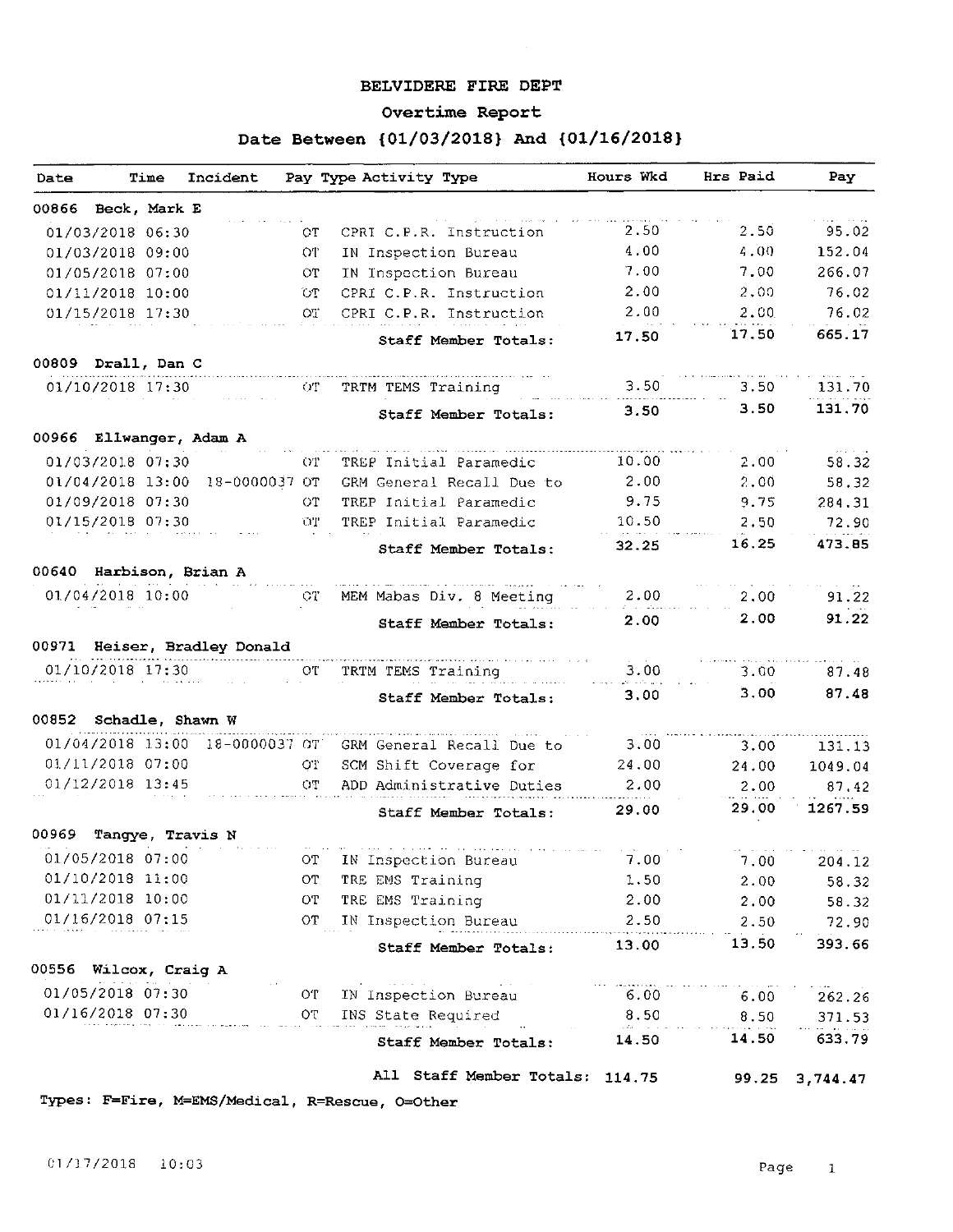#### BELVIDERE FIRE DEPT

## Overtime Report

## Date Between { 01/17/2018} And { 01/30/2018}

| Date  | Incident<br>Time                                            |     | Pay Type Activity Type                                                                                                                | Hours Wkd                                                  | Hrs Paid | Pay              |
|-------|-------------------------------------------------------------|-----|---------------------------------------------------------------------------------------------------------------------------------------|------------------------------------------------------------|----------|------------------|
|       | 00866 Beck, Mark E                                          |     |                                                                                                                                       |                                                            |          |                  |
|       | 01/17/2018 07:00                                            | OТ  | IN Inspection Bureau                                                                                                                  | 9.00                                                       | 9.00     | 342.09           |
|       | 01/17/2018 16:00                                            | ОT  | CPRI C.P.R. Instruction                                                                                                               | 4,00                                                       | 4.00     | 152.04           |
|       | 01/22/2018 09:00                                            | ОT  | TRE EMS Training                                                                                                                      | 5.50                                                       | 5.50     | 209.05           |
|       |                                                             |     | Staff Member Totals:                                                                                                                  | 18.50                                                      | 18.50    | 703.18           |
|       | 00754 Burdick, David J                                      |     |                                                                                                                                       |                                                            |          |                  |
|       | 01/18/2018 07:00                                            | OT. | SCSE Shift Coverage for                                                                                                               | 24.00                                                      | 24.00    | 1049.04          |
|       | 01/19/2018 09:00                                            | OT  | SPE EMS Drug Exchange or                                                                                                              | 1.50                                                       | 2.00     | 87.42            |
|       |                                                             |     | Staff Member Totals:                                                                                                                  | 25.50                                                      | 26.00    | 1136.46          |
|       | 00787 Cunningham, Chad L                                    |     |                                                                                                                                       |                                                            |          |                  |
|       | 01/22/2018 09:00                                            | OT. | TRE EMS Training                                                                                                                      | 5.50                                                       | 5.50     | 209.05           |
|       |                                                             |     | Staff Member Totals:                                                                                                                  | 5.50                                                       | 5.50     | 209.05           |
|       | 00809 Drall, Dan C                                          |     |                                                                                                                                       |                                                            |          |                  |
|       | 01/19/2018 07:00                                            | OT. | SCSE Shift Coverage for                                                                                                               | 24.00                                                      | 24.00    | 903.12           |
|       | 01/22/2018 07:00                                            | OT. | SCS Shift Coverage for Sick                                                                                                           | 9.50                                                       | 9.50     | 357.48           |
|       |                                                             |     | Staff Member Totals:                                                                                                                  | 33.50                                                      | 33.50    | 1260.60          |
|       | 00966 Ellwanger, Adam A                                     |     |                                                                                                                                       |                                                            |          |                  |
|       | 01/18/2018 07:30                                            | OT. | TREP Initial Paramedic                                                                                                                | 10.75                                                      | 2.75     | 80.19            |
|       | 01/27/2018 14:15                                            | OТ  | GRM General Recall Due to                                                                                                             | 0.75                                                       | 2.00     | 58.32            |
|       | 01/30/2018 07:30                                            | OT. | TREP Initial Paramedic                                                                                                                | 10.50                                                      | 2.50     | 72.90            |
|       |                                                             |     | Staff Member Totals:                                                                                                                  | 22.00                                                      | 7.25     | 211.41           |
|       | 00961 Fox, Kevin W                                          |     |                                                                                                                                       |                                                            |          |                  |
|       | 01/22/2018 09:00                                            | OT. | TRE EMS Training                                                                                                                      | 5.50                                                       | 5.50     | 174.57           |
|       |                                                             |     | Staff Member Totals:                                                                                                                  | 5.50                                                       | 5.50     | 174.57           |
|       | 00971 Heiser, Bradley Donald                                |     |                                                                                                                                       |                                                            |          |                  |
|       | 01/22/2018 09:00                                            | СT  | TRE EMS Training                                                                                                                      | 5.50                                                       | 5.50     | 160.38           |
|       |                                                             |     | Staff Member Totals:                                                                                                                  | 5.50                                                       | 5.50     | 160.38           |
| 00981 | Herman, Ronald David                                        |     |                                                                                                                                       |                                                            |          |                  |
|       |                                                             |     | 01/22/2018 09:00 OT TRE EMS Training 5.50 5.50 153.23<br>Staff Member Totals: 5.50 5.50 153.23                                        |                                                            |          |                  |
|       |                                                             |     |                                                                                                                                       |                                                            |          |                  |
|       | 00828 Letourneau, Chris R                                   |     |                                                                                                                                       |                                                            |          |                  |
|       | 01/18/2018 07:00                                            | OT  | الموجبون ويرودهم ومستوجع فكمرقط ومقود وبالمناصر متسلمين سسانية التهميين ووودوه وموقعا سرائك يستاس ويتبد ينادرنا<br>SPD Special Detail | $8.00$ 0.00 0.00                                           |          | and the same and |
|       | 01/24/2018 14:45                                            |     |                                                                                                                                       |                                                            |          |                  |
|       |                                                             |     | OT SCU Shift Coverage for 1.25 2.00 75.26<br>Staff Member Totals: 9.25 2.00 75.26                                                     |                                                            |          |                  |
|       | 00767 Loudenbeck, Matt F                                    |     |                                                                                                                                       |                                                            |          |                  |
|       |                                                             |     | 01/22/2018 09:00 OT TRE EMS Training 5.50 5.50 5.50 208.01                                                                            |                                                            |          |                  |
|       |                                                             |     |                                                                                                                                       |                                                            |          |                  |
|       |                                                             |     | Staff Member Totals: 5.50 5.50                                                                                                        |                                                            |          | 208.01           |
|       | 00993 Mead, Stephen C.<br>.<br>See jaar ke oo saa saa saa s |     | the control of the control of the                                                                                                     |                                                            |          |                  |
|       | 01/20/2018 07:00 OT                                         |     | TRTM TEMS Training                                                                                                                    | $\frac{1}{4.50}$ and $\frac{1}{4.50}$ and $\frac{1}{4.50}$ |          | 4.50 117.90      |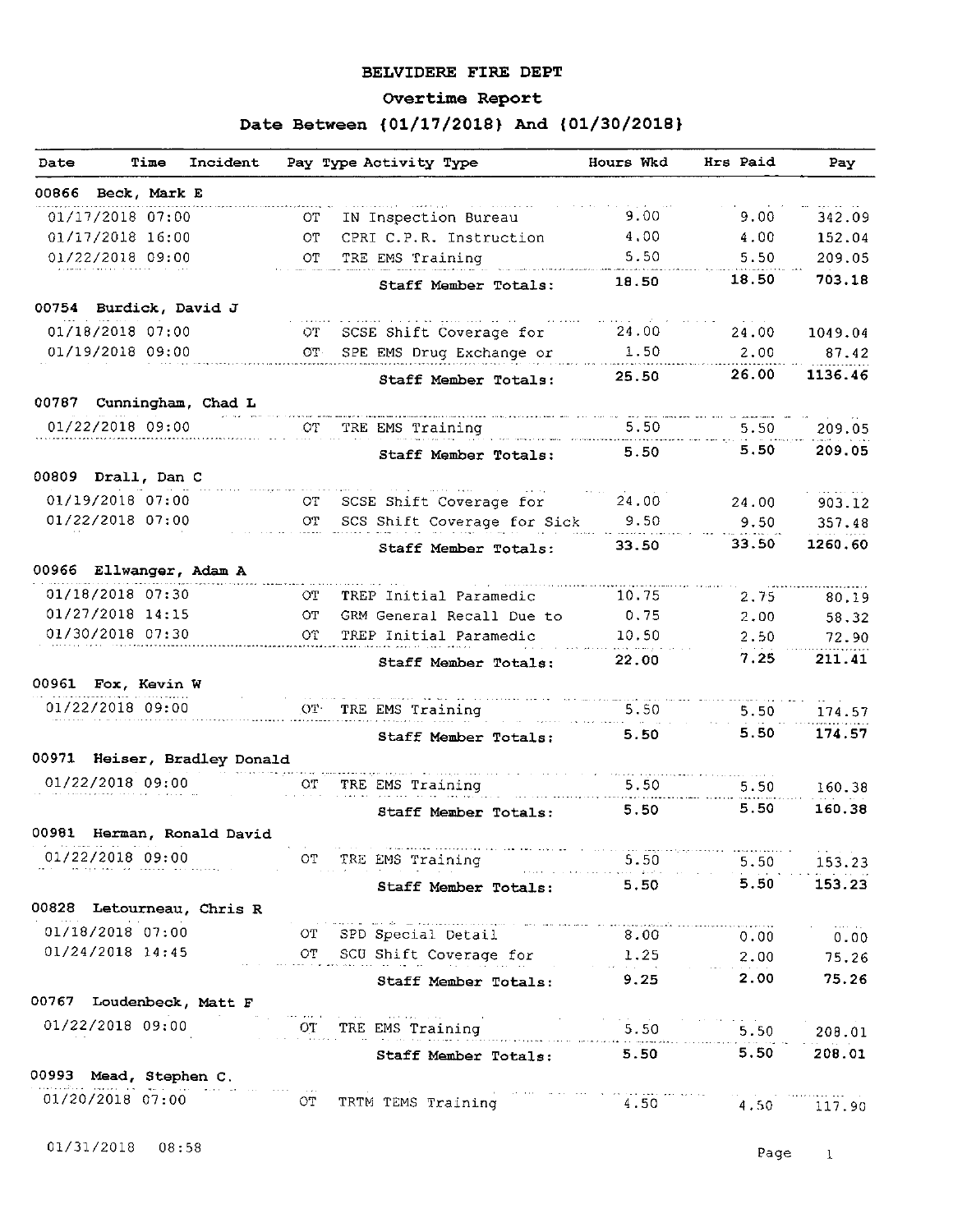#### BELVIDERE FIRE DEPT

#### Overtime Report

## Date Between { 01/17/2018} And { 01/30/2018}

| 00993<br>Mead, Stephen C. |                                              |        |        | Pay              |
|---------------------------|----------------------------------------------|--------|--------|------------------|
|                           |                                              |        |        |                  |
| ski cirk                  | Staff Member Totals:                         | 4.50   | 4.50   | n call<br>117.90 |
| 00755 Oates, Joshua A     |                                              |        |        |                  |
| 01/20/2018 07:00          | TRTM TEMS Training<br>OT.                    | 5.00   | 5.00   | 188.15           |
| 01/22/2018 09:00          | TRE EMS Training<br>OT.                      | 5.50   | 5.50   | 206.96           |
|                           | Staff Member Totals:                         | 10.50  | 10.50  | 395.11           |
| 00958 Pavlatos, Gregory R |                                              |        |        |                  |
| 01/20/2018 07:00          | TRTM TEMS Training<br>OТ                     | 5.00   | 5.00   | 156.35           |
| 01/27/2018 09:00          | $\overline{C}$<br>CPRI C.P.R. Instruction    | 5.00   | 5.00   | 156.35           |
|                           | Staff Member Totals:                         | 10.00  | 10.00  | 312.70           |
| 00969<br>Tangye, Travis N |                                              |        |        |                  |
| 01/22/2018 09:00          | TRE EMS Training<br>OT.                      | 5.50   | 5.50   | 160.38           |
|                           | Staff Member Totals:                         | 5.50   | 5.50   | 160.38           |
| 00956 Williams, Glenn     |                                              |        |        |                  |
| 01/22/2018 09:00          | $\mathcal{O}\mathcal{T}$<br>TRE EMS Training | 5.50   | 5.50   | 171.98           |
|                           | Staff Member Totals:                         | 5.50   | 5.50   | 171.98           |
| 01002 Winnie, Todd        |                                              |        |        |                  |
| 01/22/2018 09:00          | TRE EMS Training<br>OТ                       | 5.50   | 5.50   | 144.10           |
|                           | Staff Member Totals:                         | 5.50   | 5.50   | 144.10           |
| 00629 Zumbragel, Mark J   |                                              |        |        |                  |
| 01/20/2018 07:00          | SCM Shift Coverage for<br>OТ                 | 24.00  | 24.00  | 1094.64          |
| 01/23/2018 07:00          | ОT<br>SCM Shift Coverage for                 | 8.75   | 8.75   | 399.08           |
| 01/26/2018 07:00          | SCM Shift Coverage for<br>OT.                | 6.50   | 6.50   | 296.46           |
|                           | Staff Member Totals:                         | 39.25  | 39,25  | 1790.19          |
|                           | All Staff Member Totals:                     | 217.00 | 195.50 | 7,384.53         |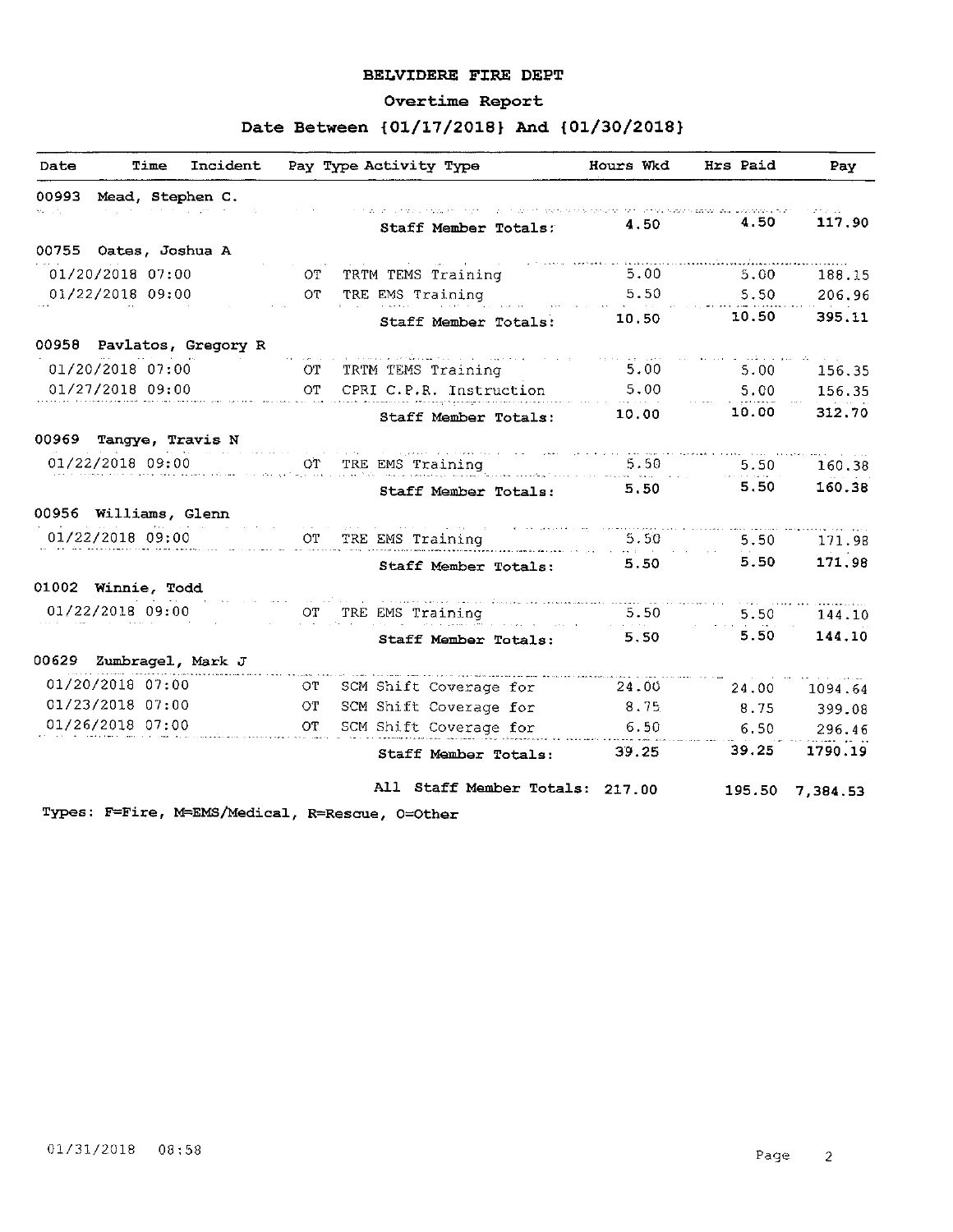# BELVIDERE Community Development Department Planning Department

401 Whitney Boulevard, Suite 300, Belvidere, Illinois, 61008 ( 815) 547- 7177 FAX( 815) 547. 0789

## January 2018 Monthly Report

| Number Project |                                                     | <b>Description</b>                                | Processed  |  |  |  |
|----------------|-----------------------------------------------------|---------------------------------------------------|------------|--|--|--|
|                | <b>Belvidere Projects</b>                           |                                                   |            |  |  |  |
| 1              | Cases: January                                      | Alvarez, SU, 1554-1570 North State Street         | 12/12/2017 |  |  |  |
| $\mathbf{1}$   | Cases: February                                     | Gerdin, SU, 124 Buchanan Street                   | 01/08/2018 |  |  |  |
| 0              | Annexation                                          | None                                              |            |  |  |  |
| 0              | <b>Temporary Uses</b>                               | None                                              |            |  |  |  |
| 1              | Site Plans (New/Revised)                            | 2223 Hawkey Drive, Tanner Industries              | 01/30/2018 |  |  |  |
| $\overline{2}$ | <b>Final Inspection</b>                             | 1209 North State Street, Little Caesars           | 01/02/2018 |  |  |  |
|                |                                                     | 435 Southtowne Drive, Litte Minds Learning Center | 01/08/2018 |  |  |  |
| 0              | Downtown Overlay Review                             | None                                              |            |  |  |  |
| 3              | <b>Prepared Zoning Verification Letters</b>         | 124 Buchanan Street                               | 01/05/2018 |  |  |  |
|                |                                                     | 1214 Garfield Avenue                              | 01/11/2018 |  |  |  |
|                |                                                     | 720 Logistics                                     | 01/25/2018 |  |  |  |
| $\mathbf{1}$   | <b>Issued Address Letters</b>                       | 126 Buchanan Street                               | 01/16/2018 |  |  |  |
|                | <b>Belvidere Historic Preservation</b>              | The Lakota Group presented the 10 Year Plan to    |            |  |  |  |
|                | Commission                                          | the City Council on January 16, 2018. The         |            |  |  |  |
|                |                                                     | Commission hosted an interactive Murder           |            |  |  |  |
|                |                                                     | Mystery at the Boone County Museum of             |            |  |  |  |
|                |                                                     | History on January 26-27, 2018.                   |            |  |  |  |
|                | <b>Heritage Days</b>                                | Met with a potential fireworks vendor at the      |            |  |  |  |
|                |                                                     | Fairgrounds on January 22, 2018 and had a         |            |  |  |  |
|                |                                                     | planning meeting on January 26, 2018.             |            |  |  |  |
|                | <b>Hometown Christmas</b>                           | None                                              |            |  |  |  |
|                | <b>Poplar Grove Projects</b>                        |                                                   |            |  |  |  |
| 2              | Cases: January                                      | Village of Poplar Grove, TA                       | 12/14/2017 |  |  |  |
|                |                                                     | Village of Poplar Grove, VAR, 201 N. State St     | 12/14/2017 |  |  |  |
| 0              | Cases: February<br>None                             |                                                   |            |  |  |  |
| 0              | <b>Issued Address Letters</b>                       | None                                              |            |  |  |  |
| 0              | <b>Prepared Zoning Verification Letters</b><br>None |                                                   |            |  |  |  |
|                | Scanned Plats: E-mail, Print and/or Burn            |                                                   |            |  |  |  |
| 4              | <b>Recorder's Office</b>                            |                                                   |            |  |  |  |
| 0              | <b>Other Department</b>                             |                                                   |            |  |  |  |
|                |                                                     |                                                   |            |  |  |  |

0 General Public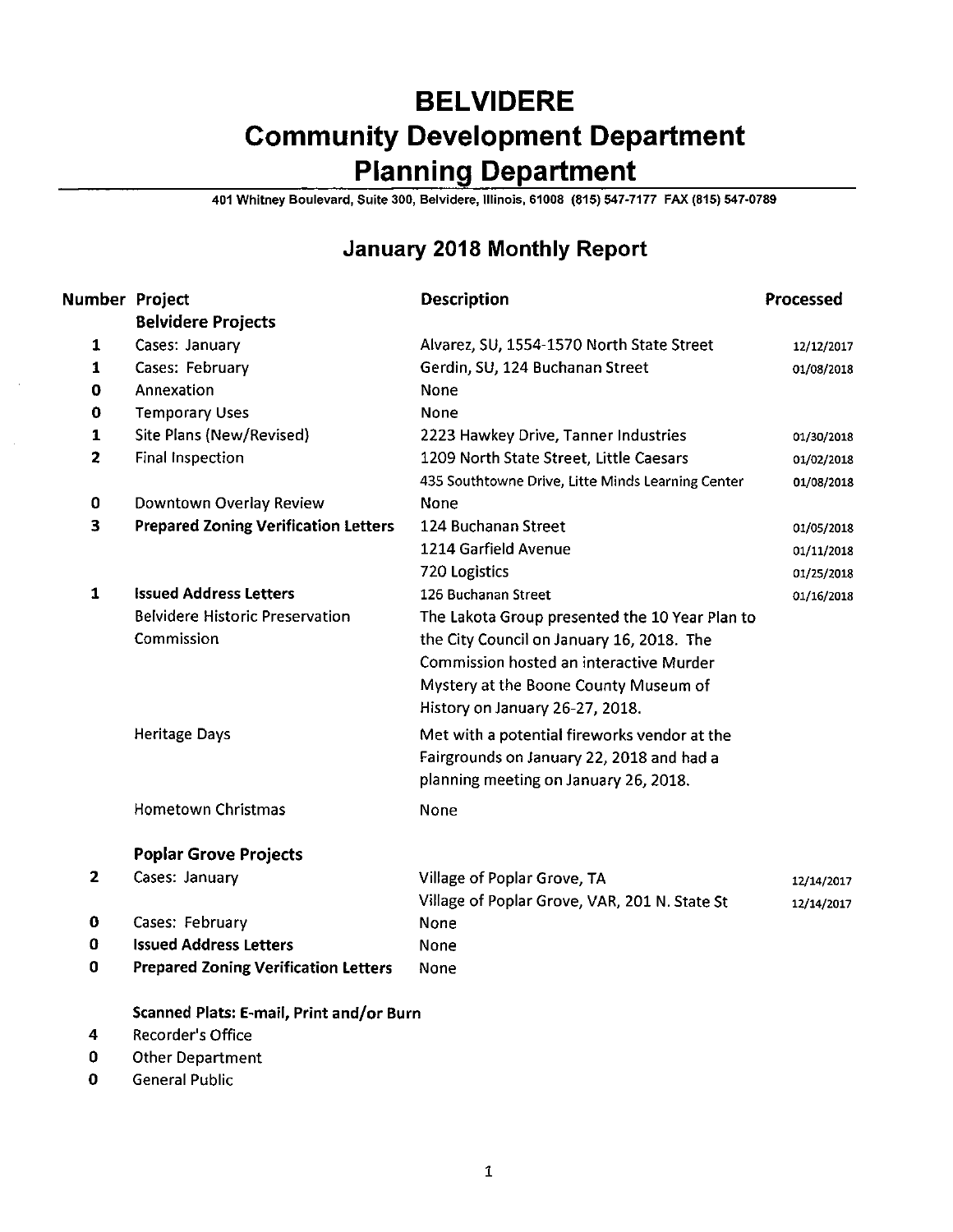### Planning Monthly Report Cont.

|        | Completed the BAS updates online. Began |  |  |
|--------|-----------------------------------------|--|--|
| Census | preperations for the 2020 LUCA program  |  |  |

### Planning Department Current Duties

Close out completed planning case files

Respond to all FOIA requests

Work with 911, Fire Department and Post Office to verify all addresses in the City Assist Growth Dimensions with requested data

Meetings and phone calls with developers regarding potential development

Phone calls/walk-ins for questions regarding zoning, floodplain, development, etc.

Prepare minutes, agendas and packets for various committees, commissions, boards Prepare deposits and purchase orders for bill payments

Continue meeting with RMAP regarding planning activities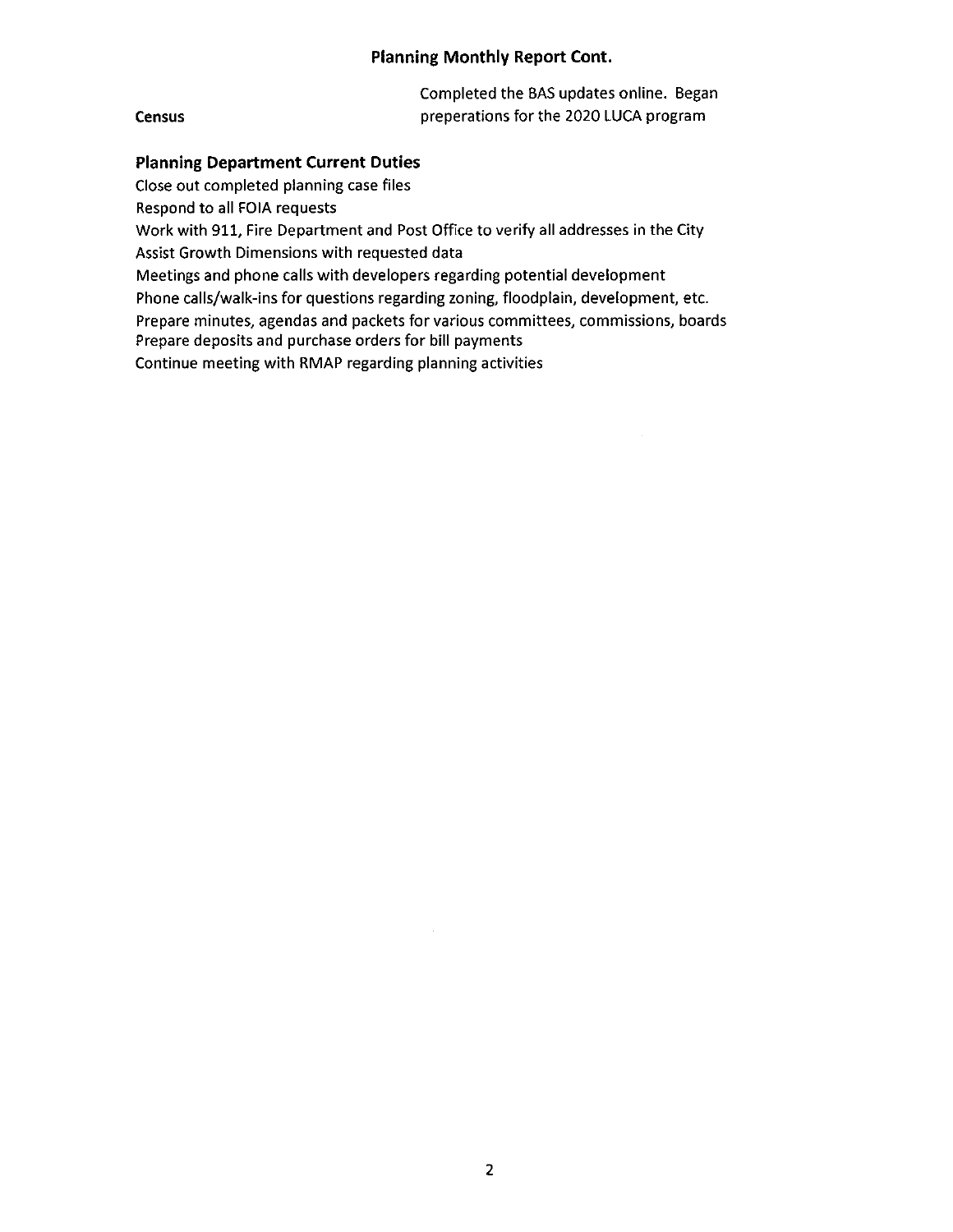Minutes Committee of the Whole Public Safety and Finance and Personnel<br>January 22, 2018 6:00 p.m. January 22, 2018

Call to Order - Mayor Mike Chamberlain:

|                  | Aldermen Present: | R. Brooks, G. Crawford, W. Frank,    |
|------------------|-------------------|--------------------------------------|
|                  |                   | M. Freeman, T. Porter, T. Ratcliffe, |
|                  |                   | M. Sanderson and D. Snow.            |
| Aldermen Absent: |                   | M. Borowicz and C. Stevens.          |

Also in attendance: Finance Director Becky Tobin, Building Director Lesa Morelock, Public Works Director Brent Anderson, Treasurer Cory Thornton, Lt . Shawn Schadle, Fire Chief Hyser, Police Chief Noble, DC Wallace, DC Woody, City Attorney Drella and City Clerk Arco.

Public Comment :

Public Forum: None.

Reports of Officers, Boards and Special Committees :

1. Public Safety, Unfinished Business: None.

2. Public Safety, New Business:

A) Fire - Mobile Radios/ Vehicular Chargers .

Motion by Ald. Crawford,  $2<sup>nd</sup>$  by Ald. Porter to approve the expense of  $$8,773.25$  from Capital Funds for the purchase and installation of mobile radio, antenna and gang charger on new engine and installing gang charger on Engine 102 . Aye voice vote carried. Motion carried.

3. Finance and Personnel, Unfinished Business: None.

4. Finance and Personnel, New Business:

A) Appointment of DC Woody to Police Chief effective March 1, 2018 .

Motion by Ald. Crawford, 2<sup>nd</sup> by Ald. Snow to approve the appointment of DC Woody to Police Chief effective March 1, 2018. Aye voice vote carried. Motion carried.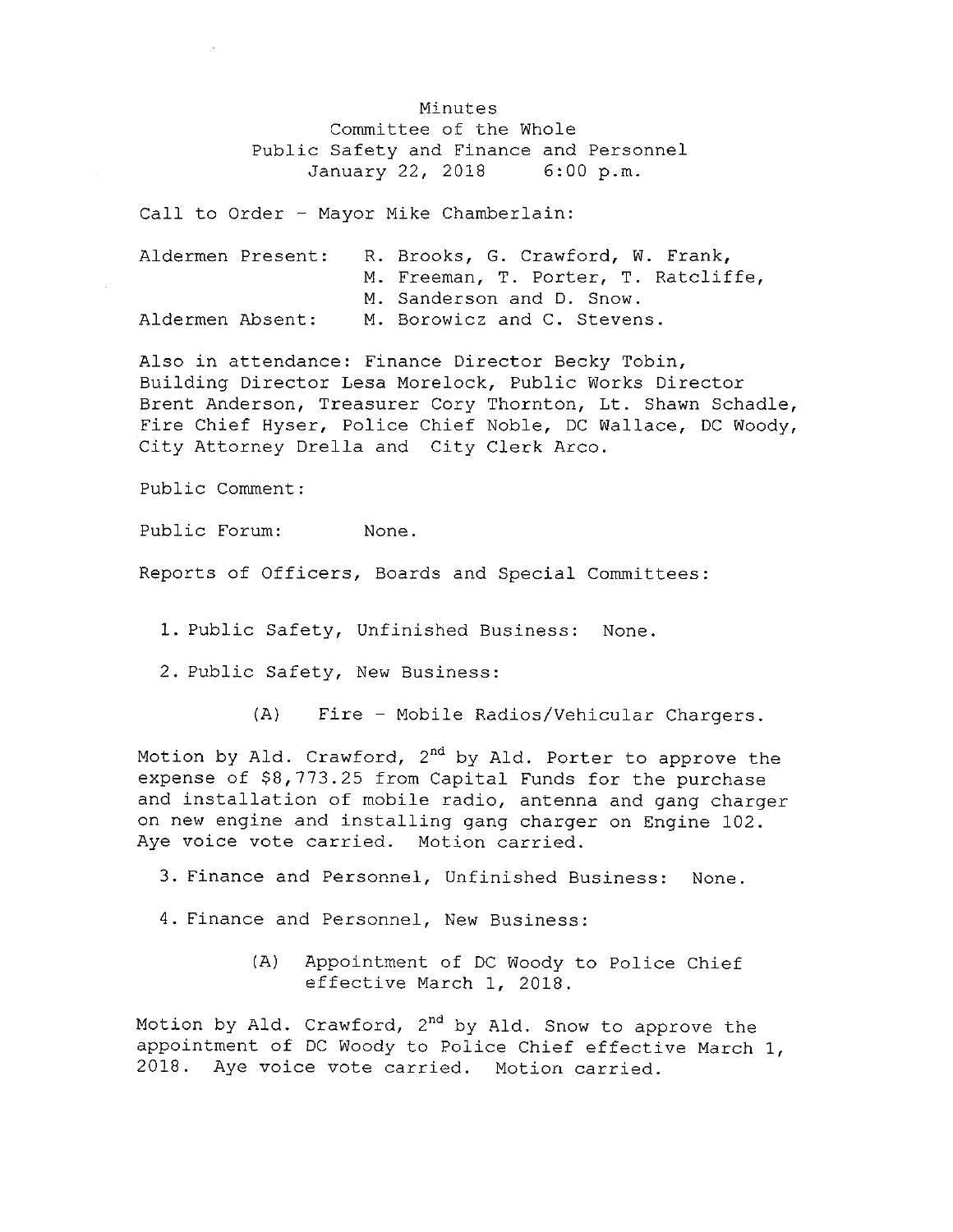B) Appointment of Alderman Clayton Stevens to serve on City-County Coordinating Committee.

Motion by Ald. Crawford, 2<sup>nd</sup> by Ald. Porter to approve the appointment of Clayton Stevens to City-County Coordinating Committee. Aye voice vote carried. Motion carried.

> C) Appointment of Alderman Thomas Ratcliffe to serve on Police Pension Board.

Motion by Ald. Brooks, 2<sup>nd</sup> by Ald. Crawford to approve the appointment of Thomas Ratcliffe to serve on Police Pension Board. Aye voice vote carried. Motion carried.

- D) Review of Police Department FY19 Budget by Police Chief Noble, DC Woody and DC Wallace.
- E) Review of Fire Department FY19 Budget by Fire Chief Hyser and Lt. Shawn Schadle.
- 5. Other:
	- A) Executive Session to discuss Collective Bargaining Matters pursuant to Section 2 (c) (2) of the Open Meetings Act .

Motion by Ald. Sanderson, 2<sup>nd</sup> by Ald. Ratcliffe to move into executive session at 8:16 p.m. to discuss Collective Bargaining Matters pursuant to Section 2 (c) (2) of the Open Meetings Act. Roll Call Vote: 8/0 in favor. Ayes: Brooks, Crawford, Frank, Freeman, Porter, Ratcliffe, Sanderson and Snow. Nays: None. Motion carried.

Motion by Ald. Crawford, 2<sup>nd</sup> by Ald. Sanderson to move out of executive session at 9:04 p.m. Roll Call Vote: 8/0 in favor. Ayes: Crawford, Frank, Freeman, Porter, Ratcliffe, Sanderson, Snow and Brooks. Nays: None. Motion carried.

6. Adjournment :

Motion by Ald. Sanderson, 2<sup>nd</sup> by Ald. Crawford to adjourn meeting at 9:04 p.m. Aye voice vote carried. Motion carried.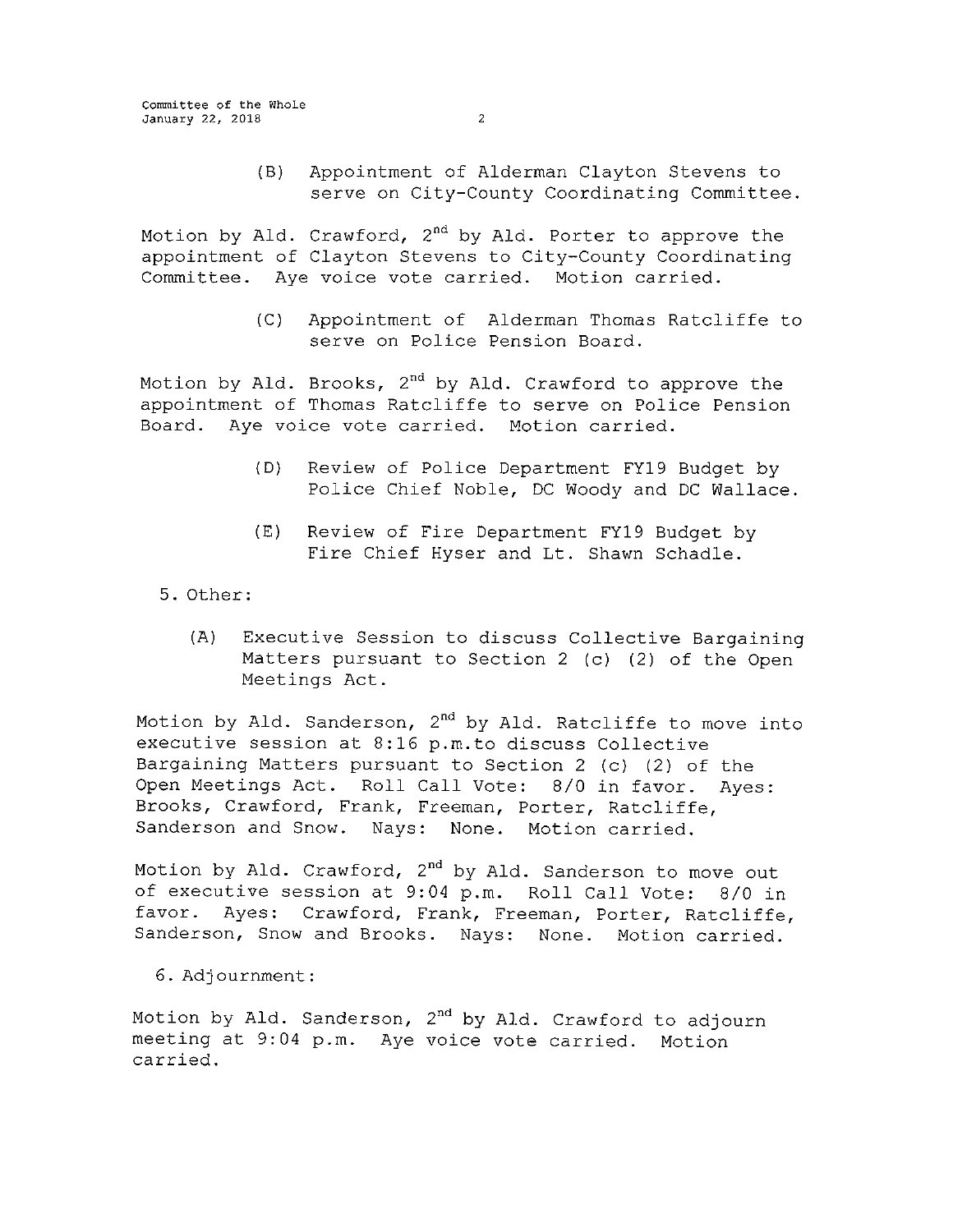

1

| To: | Mayor and City Council                                |
|-----|-------------------------------------------------------|
|     | <b>From:</b> Brent Anderson, Director of Public Works |
|     | <b>Date:</b> January 30, 2018                         |
| Re: | Well #7 Chemical Treatment                            |

A scope of work based on Water Systems Engineering's recommendations has been completed for the chemical treatment of Well #7. Review of the scope of work with Great Lakes Water Resources and Cathodic Protection Management has determined that the chemical treatment can be done without pulling the pump assembly. We have received a proposal from Great Lakes Water Resources( copy attached) to complete the chemical treatment at a cost of\$ 18,435.00. Great Lakes Water Resources is the company that competed the last rehabilitation of well  $#7$  as well as the low bidder on the well  $#8$  chemical treatment.

<sup>I</sup> would recommend approval of the proposal from Great Lakes Water Resources to complete the chemical treatment of well #7 at a cost of \$18,435.00. This work will be paid for from the Water Depreciation Fund.